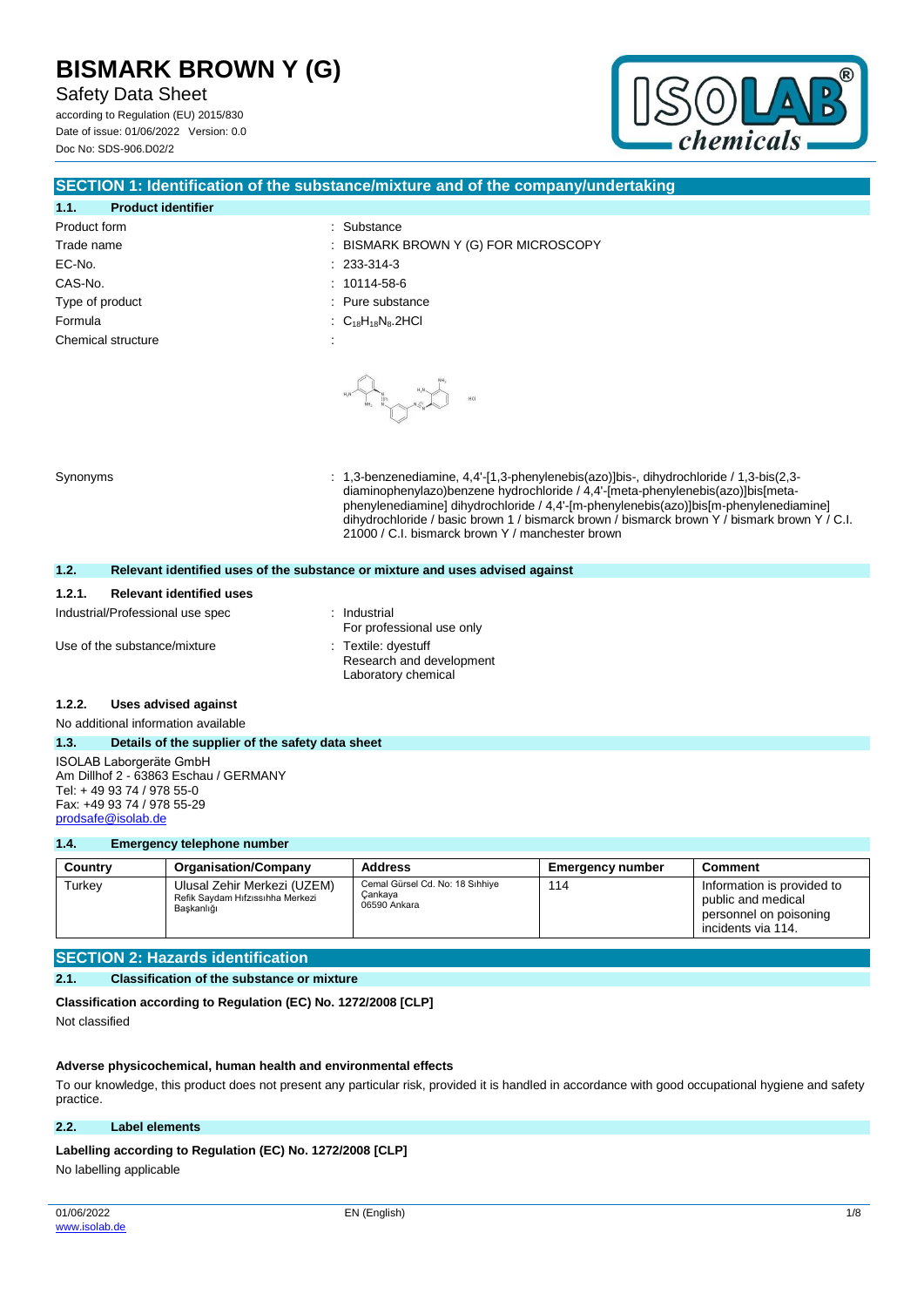Safety Data Sheet

according to Regulation (EU) 2015/830 Date of issue: 01/06/2022 Version: 0.0 Doc No: SDS-906.D02/2



### **2.3. Other hazards**

This substance/mixture does not meet the PBT criteria of REACH regulation, annex XIII This substance/mixture does not meet the vPvB criteria of REACH regulation, annex XIII

## **SECTION 3: Composition/information on ingredients**

| 3.1.<br><b>Substances</b> |                                            |     |
|---------------------------|--------------------------------------------|-----|
| Name                      | <b>Product identifier</b>                  | %   |
| BISMARK BROWN Y (G)       | (CAS-No.) 10114-58-6<br>(EC-No.) 233-314-3 | 100 |

Full text of H-statements: see section 16

### **3.2. Mixtures**

Not applicable

|             | <b>SECTION 4: First aid measures</b>                                       |  |                                                                                                                                                                                                                                                                                                                                                                                                                                                                                                                                                                            |
|-------------|----------------------------------------------------------------------------|--|----------------------------------------------------------------------------------------------------------------------------------------------------------------------------------------------------------------------------------------------------------------------------------------------------------------------------------------------------------------------------------------------------------------------------------------------------------------------------------------------------------------------------------------------------------------------------|
| 4.1.        | <b>Description of first aid measures</b>                                   |  |                                                                                                                                                                                                                                                                                                                                                                                                                                                                                                                                                                            |
|             | First-aid measures general                                                 |  | Check the vital functions. Unconscious: maintain adequate airway and respiration. Respiratory<br>arrest: artificial respiration or oxygen. Cardiac arrest: perform resuscitation. Victim conscious<br>with laboured breathing: half-seated. Victim in shock: on his back with legs slightly raised.<br>Vomiting: prevent asphyxia/aspiration pneumonia. Prevent cooling by covering the victim (no<br>warming up). Keep watching the victim. Give psychological aid. Keep the victim calm, avoid<br>physical strain. Depending on the victim's condition: doctor/hospital. |
|             | First-aid measures after inhalation                                        |  | Remove person to fresh air and keep comfortable for breathing. Respiratory problems: consult<br>a doctor/medical service.                                                                                                                                                                                                                                                                                                                                                                                                                                                  |
|             | First-aid measures after skin contact                                      |  | Rinse with water. Take victim to a doctor if irritation persists. Wash skin with plenty of water.                                                                                                                                                                                                                                                                                                                                                                                                                                                                          |
|             | First-aid measures after eye contact                                       |  | Rinse with water. Take victim to an ophthalmologist if irritation persists. Rinse eyes with water<br>as a precaution.                                                                                                                                                                                                                                                                                                                                                                                                                                                      |
|             | First-aid measures after ingestion                                         |  | Rinse mouth with water. Victim is fully conscious: immediately induce vomiting. Call Poison<br>Information Centre (www.big.be/antigif.htm). Consult a doctor/medical service if you feel unwell.<br>Ingestion of large quantities: immediately to hospital. Call a poison center or a doctor if you feel<br>unwell.                                                                                                                                                                                                                                                        |
| 4.2.        | Most important symptoms and effects, both acute and delayed                |  |                                                                                                                                                                                                                                                                                                                                                                                                                                                                                                                                                                            |
|             | Symptoms/effects                                                           |  | : No data available.                                                                                                                                                                                                                                                                                                                                                                                                                                                                                                                                                       |
| 4.3.        | Indication of any immediate medical attention and special treatment needed |  |                                                                                                                                                                                                                                                                                                                                                                                                                                                                                                                                                                            |
|             | Treat symptomatically.                                                     |  |                                                                                                                                                                                                                                                                                                                                                                                                                                                                                                                                                                            |
|             | <b>SECTION 5: Firefighting measures</b>                                    |  |                                                                                                                                                                                                                                                                                                                                                                                                                                                                                                                                                                            |
| 5.1.        | <b>Extinguishing media</b>                                                 |  |                                                                                                                                                                                                                                                                                                                                                                                                                                                                                                                                                                            |
|             | Suitable extinguishing media                                               |  | Water spray. Polyvalent foam. Alcohol-resistant foam. ABC powder. Carbon dioxide. Dry<br>powder. Foam.                                                                                                                                                                                                                                                                                                                                                                                                                                                                     |
|             | Unsuitable extinguishing media                                             |  | : No unsuitable extinguishing media known.                                                                                                                                                                                                                                                                                                                                                                                                                                                                                                                                 |
| 5.2.        | Special hazards arising from the substance or mixture                      |  |                                                                                                                                                                                                                                                                                                                                                                                                                                                                                                                                                                            |
| Fire hazard |                                                                            |  | : DIRECT FIRE HAZARD. In finely divided state: increased fire hazard. INDIRECT FIRE<br>HAZARD. Heating increases the fire hazard.                                                                                                                                                                                                                                                                                                                                                                                                                                          |
|             | <b>Explosion hazard</b>                                                    |  | DIRECT EXPLOSION HAZARD. Fine dust is explosive with air. INDIRECT EXPLOSION<br>HAZARD. Dust cloud can be ignited by a spark.                                                                                                                                                                                                                                                                                                                                                                                                                                              |
| fire        | Hazardous decomposition products in case of                                |  | : Toxic fumes may be released.                                                                                                                                                                                                                                                                                                                                                                                                                                                                                                                                             |
| 5.3.        | <b>Advice for firefighters</b>                                             |  |                                                                                                                                                                                                                                                                                                                                                                                                                                                                                                                                                                            |
|             | Precautionary measures fire                                                |  | Exposure to fire/heat: keep upwind. Exposure to fire/heat: consider evacuation. Exposure to<br>fire/heat: have neighbourhood close doors and windows.                                                                                                                                                                                                                                                                                                                                                                                                                      |
|             | Firefighting instructions                                                  |  | Dilute toxic gases with water spray.                                                                                                                                                                                                                                                                                                                                                                                                                                                                                                                                       |

Protection during firefighting **intercontagative and the exposure:** compressed air/oxygen apparatus. Do not attempt to take action without suitable protective equipment. Self-contained breathing apparatus. Complete protective clothing.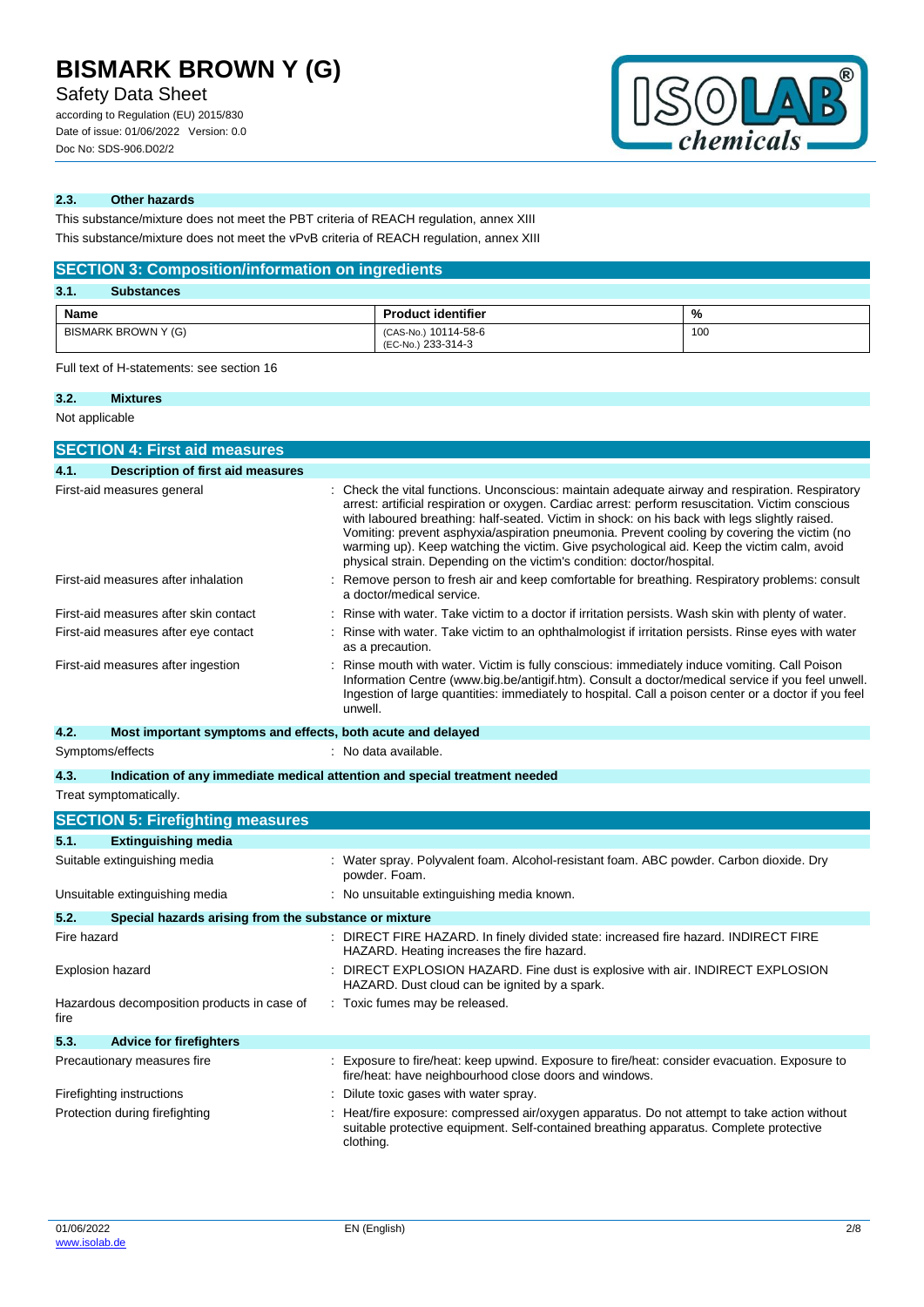# Safety Data Sheet

according to Regulation (EU) 2015/830 Date of issue: 01/06/2022 Version: 0.0



| Doc No: SDS-906.D02/2                                                       | enemicais                                                                                                                                                                                                                                                                                                                                                                                                                                                                                                                                                                                                                                   |
|-----------------------------------------------------------------------------|---------------------------------------------------------------------------------------------------------------------------------------------------------------------------------------------------------------------------------------------------------------------------------------------------------------------------------------------------------------------------------------------------------------------------------------------------------------------------------------------------------------------------------------------------------------------------------------------------------------------------------------------|
| <b>SECTION 6: Accidental release measures</b>                               |                                                                                                                                                                                                                                                                                                                                                                                                                                                                                                                                                                                                                                             |
| 6.1.<br>Personal precautions, protective equipment and emergency procedures |                                                                                                                                                                                                                                                                                                                                                                                                                                                                                                                                                                                                                                             |
| 6.1.1.<br>For non-emergency personnel                                       |                                                                                                                                                                                                                                                                                                                                                                                                                                                                                                                                                                                                                                             |
| Protective equipment                                                        | : Gloves. Protective clothing. Dust cloud production: compressed air/oxygen apparatus.                                                                                                                                                                                                                                                                                                                                                                                                                                                                                                                                                      |
| <b>Emergency procedures</b>                                                 | : Ventilate spillage area. Mark the danger area. Prevent dust cloud formation, e.g. by wetting. No<br>naked flames. Wash contaminated clothes.                                                                                                                                                                                                                                                                                                                                                                                                                                                                                              |
| Measures in case of dust release                                            | : In case of dust production: keep upwind. Dust production: have neighbourhood close doors and<br>windows. Dust production: stop engines and no smoking. In case of dust production: no naked<br>flames or sparks. Dust: spark-/explosionproof appliances/lighting equipment.                                                                                                                                                                                                                                                                                                                                                               |
| 6.1.2.<br>For emergency responders                                          |                                                                                                                                                                                                                                                                                                                                                                                                                                                                                                                                                                                                                                             |
| Protective equipment                                                        | : Do not attempt to take action without suitable protective equipment. For further information<br>refer to section 8: "Exposure controls/personal protection".                                                                                                                                                                                                                                                                                                                                                                                                                                                                              |
| 6.2.<br><b>Environmental precautions</b>                                    |                                                                                                                                                                                                                                                                                                                                                                                                                                                                                                                                                                                                                                             |
| Avoid release to the environment. Prevent spreading in sewers.              |                                                                                                                                                                                                                                                                                                                                                                                                                                                                                                                                                                                                                                             |
| 6.3.<br>Methods and material for containment and cleaning up                |                                                                                                                                                                                                                                                                                                                                                                                                                                                                                                                                                                                                                                             |
| For containment                                                             | : Contain released substance, pump into suitable containers. Plug the leak, cut off the supply.<br>Dam up the solid spill. Knock down/dilute dust cloud with water spray. Powdered form: no<br>compressed air for pumping over spills.                                                                                                                                                                                                                                                                                                                                                                                                      |
| Methods for cleaning up                                                     | : Mechanically recover the product. Prevent dust cloud formation. Scoop solid spill into closing<br>containers. Powdered: do not use compressed air for pumping over spills. Carefully collect the<br>spill/leftovers. Clean contaminated surfaces with an excess of water. Wash clothing and<br>equipment after handling.                                                                                                                                                                                                                                                                                                                  |
| Other information                                                           | : Dispose of materials or solid residues at an authorized site.                                                                                                                                                                                                                                                                                                                                                                                                                                                                                                                                                                             |
| 6.4.<br>Reference to other sections                                         |                                                                                                                                                                                                                                                                                                                                                                                                                                                                                                                                                                                                                                             |
| For further information refer to section 13.                                |                                                                                                                                                                                                                                                                                                                                                                                                                                                                                                                                                                                                                                             |
| <b>SECTION 7: Handling and storage</b>                                      |                                                                                                                                                                                                                                                                                                                                                                                                                                                                                                                                                                                                                                             |
| <b>Precautions for safe handling</b><br>7.1.                                |                                                                                                                                                                                                                                                                                                                                                                                                                                                                                                                                                                                                                                             |
| Precautions for safe handling                                               | : Ensure good ventilation of the work station. Wear personal protective equipment. Comply with<br>the legal requirements. Clean contaminated clothing. Do not discharge the waste into the drain.<br>Powdered form: no compressed air for pumping over. Avoid raising dust. Keep away from<br>naked flames/heat. Finely divided: spark- and explosionproof appliances. Finely divided: keep<br>away from ignition sources/sparks. Observe strict hygiene. Keep container tightly closed.<br>Measure the concentration in the air regularly. Carry operations in the open/under local<br>exhaust/ventilation or with respiratory protection. |
| Hygiene measures                                                            | Do not eat, drink or smoke when using this product. Always wash hands after handling the<br>product.                                                                                                                                                                                                                                                                                                                                                                                                                                                                                                                                        |
| 7.2.<br>Conditions for safe storage, including any incompatibilities        |                                                                                                                                                                                                                                                                                                                                                                                                                                                                                                                                                                                                                                             |
| Storage conditions                                                          | : Store in a well-ventilated place. Keep cool.                                                                                                                                                                                                                                                                                                                                                                                                                                                                                                                                                                                              |
| Heat and ignition sources                                                   | : KEEP SUBSTANCE AWAY FROM: heat sources. ignition sources.                                                                                                                                                                                                                                                                                                                                                                                                                                                                                                                                                                                 |
| Information on mixed storage                                                | : KEEP SUBSTANCE AWAY FROM: oxidizing agents. reducing agents.                                                                                                                                                                                                                                                                                                                                                                                                                                                                                                                                                                              |
| Storage area                                                                | : Meet the legal requirements.                                                                                                                                                                                                                                                                                                                                                                                                                                                                                                                                                                                                              |
| Special rules on packaging                                                  | : SPECIAL REQUIREMENTS: closing. correctly labelled. meet the legal requirements. Secure<br>fragile packagings in solid containers.                                                                                                                                                                                                                                                                                                                                                                                                                                                                                                         |
| Packaging materials                                                         | : SUITABLE MATERIAL: No data available. MATERIAL TO AVOID: No data available.                                                                                                                                                                                                                                                                                                                                                                                                                                                                                                                                                               |
| Specific end use(s)<br>7.3.                                                 |                                                                                                                                                                                                                                                                                                                                                                                                                                                                                                                                                                                                                                             |
| No additional information available                                         |                                                                                                                                                                                                                                                                                                                                                                                                                                                                                                                                                                                                                                             |
| <b>SECTION 8: Exposure controls/personal protection</b>                     |                                                                                                                                                                                                                                                                                                                                                                                                                                                                                                                                                                                                                                             |
| 8.1.<br><b>Control parameters</b>                                           |                                                                                                                                                                                                                                                                                                                                                                                                                                                                                                                                                                                                                                             |

No additional information available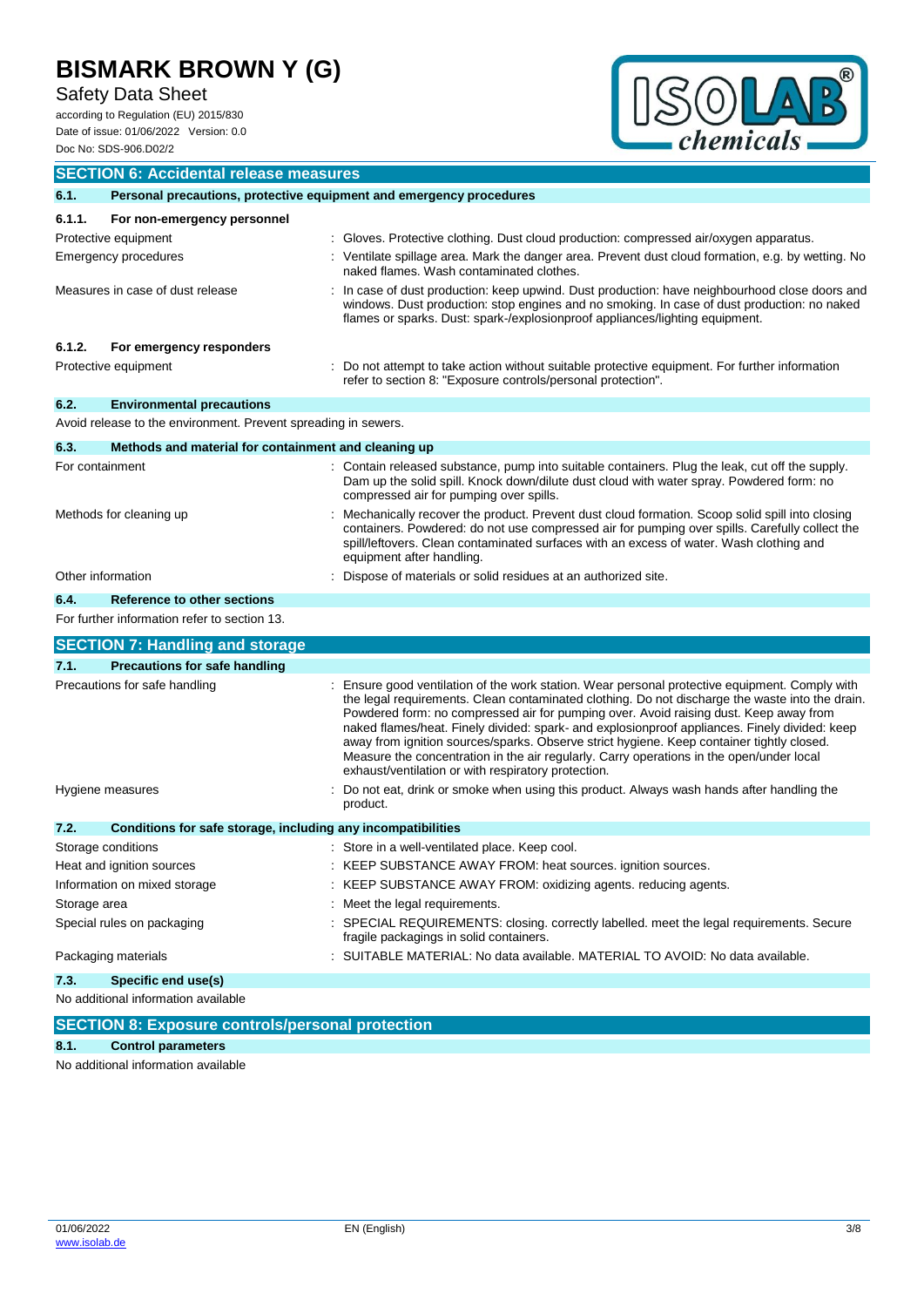## Safety Data Sheet

according to Regulation (EU) 2015/830 Date of issue: 01/06/2022 Version: 0.0 Doc No: SDS-906.D02/2

### **8.2. Exposure controls**

#### **Appropriate engineering controls:**

Ensure good ventilation of the work station.

#### **Personal protective equipment:**

Gloves.

#### **Materials for protective clothing:**

GIVE EXCELLENT RESISTANCE: No data available. GIVE GOOD RESISTANCE: No data available. GIVE LESS RESISTANCE: No data available. GIVE POOR RESISTANCE: No data available

#### **Hand protection:**

Gloves

#### **Eye protection:**

Safety glasses. In case of dust production: protective goggles. Protective goggles

| Type           | Use  | <b>Characteristics</b> | <b>Standard</b> |
|----------------|------|------------------------|-----------------|
| Safety glasses | Dust |                        |                 |

### **Skin and body protection:**

Protective clothing

#### **Respiratory protection:**

Dust production: dust mask with filter type P2

| <b>Device</b> | <b>Filter type</b> | Condition       | Standard |
|---------------|--------------------|-----------------|----------|
| Dust mask     | Type P2            | Dust protection |          |



#### **Environmental exposure controls:**

Avoid release to the environment.

| <b>SECTION 9: Physical and chemical properties</b>            |                               |  |  |
|---------------------------------------------------------------|-------------------------------|--|--|
| 9.1.<br>Information on basic physical and chemical properties |                               |  |  |
| Physical state                                                | : Solid                       |  |  |
| Appearance                                                    | Solid. Crystalline powder.    |  |  |
| Molecular mass                                                | : 419.31 g/mol                |  |  |
| Colour                                                        | Dark brown powder.            |  |  |
| Odour                                                         | : No data available on odour. |  |  |
| Odour threshold                                               | No data available             |  |  |
| рH                                                            | No data available             |  |  |
| Relative evaporation rate (butylacetate=1)                    | : No data available           |  |  |
| Melting point                                                 | : $>280 °C$                   |  |  |
| Freezing point                                                | Not applicable                |  |  |
| Boiling point                                                 | : No data available           |  |  |
| Flash point                                                   | : Not applicable              |  |  |
| Auto-ignition temperature                                     | : Not applicable              |  |  |
| Decomposition temperature                                     | : No data available           |  |  |
| Flammability (solid, gas)                                     | : Non flammable.              |  |  |
| Vapour pressure                                               | : No data available           |  |  |
| Relative vapour density at 20 °C                              | : No data available           |  |  |
| Relative density                                              | Not applicable                |  |  |

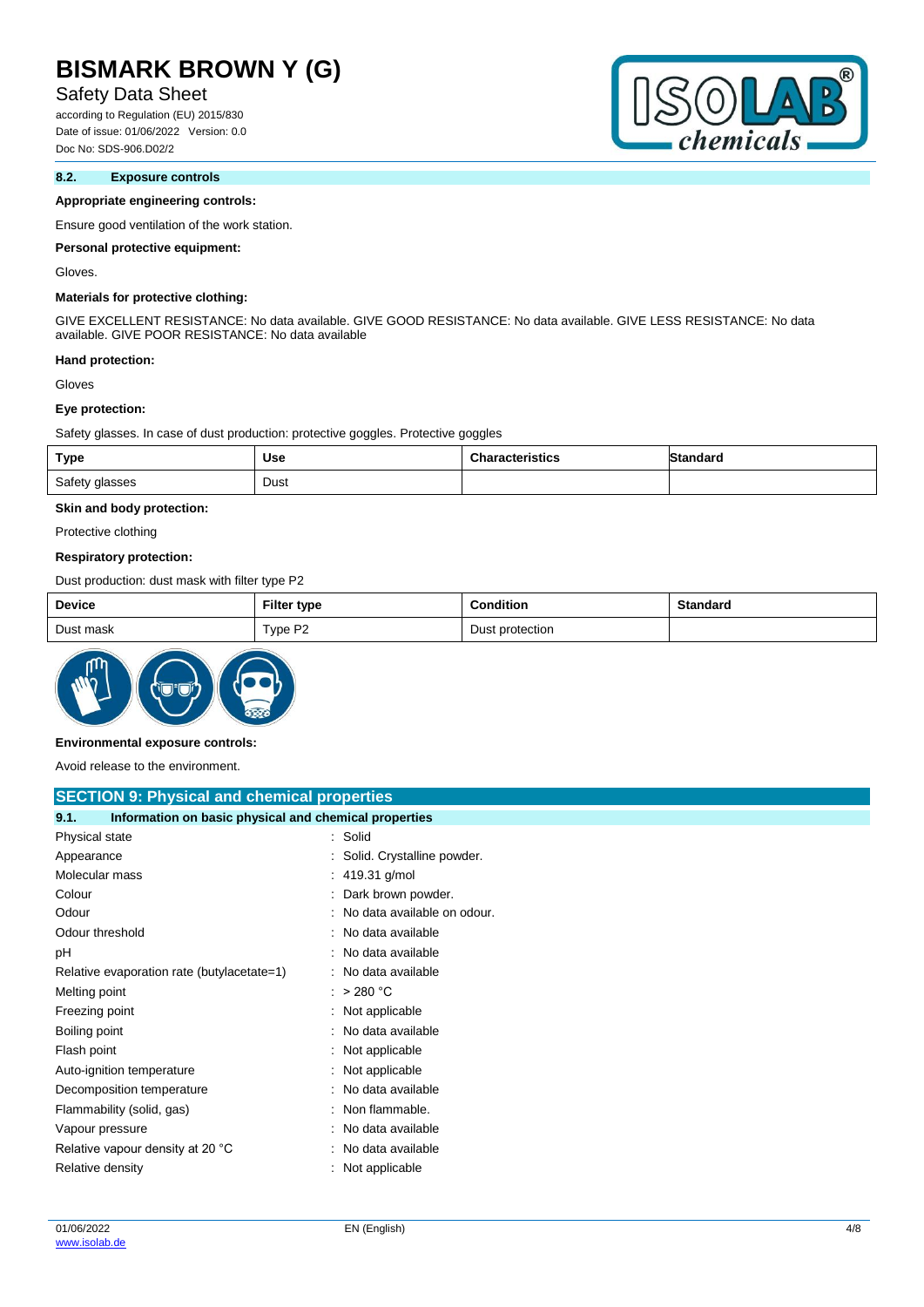# Safety Data Sheet

according to Regulation (EU) 2015/830 Date of issue: 01/06/2022 Version: 0.0 Doc No: SDS-906.D02/2



| Solubility              |                             | : Soluble in water.<br>Water: soluble<br>Ethanol: 1.1 g/100ml |
|-------------------------|-----------------------------|---------------------------------------------------------------|
| Log Pow                 |                             | : 1.85 (Estimated value)                                      |
|                         | Viscosity, kinematic        | $\therefore$ Not applicable                                   |
|                         | Viscosity, dynamic          | : No data available                                           |
|                         | <b>Explosive properties</b> | : No data available                                           |
|                         | Oxidising properties        | : No data available                                           |
| <b>Explosive limits</b> |                             | $\therefore$ Not applicable                                   |
| 9.2.                    | <b>Other information</b>    |                                                               |
|                         |                             |                                                               |

VOC content  $\qquad \qquad : 0\%$ 

|       | <b>SECTION 10: Stability and reactivity</b>                                                                                      |
|-------|----------------------------------------------------------------------------------------------------------------------------------|
| 10.1. | <b>Reactivity</b>                                                                                                                |
|       | On burning: release of toxic and corrosive gases/vapours (nitrous vapours, hydrogen chloride, carbon monoxide - carbon dioxide). |
| 10.2. | <b>Chemical stability</b>                                                                                                        |
|       | No data available.                                                                                                               |
| 10.3. | Possibility of hazardous reactions                                                                                               |
|       | No dangerous reactions known under normal conditions of use.                                                                     |
| 10.4. | <b>Conditions to avoid</b>                                                                                                       |
|       | Direct sunlight. Extremely high or low temperatures.                                                                             |
| 10.5. | Incompatible materials                                                                                                           |
|       | Strong acids. Strong bases.                                                                                                      |
| 10.6. | <b>Hazardous decomposition products</b>                                                                                          |
|       | Under normal conditions of storage and use, hazardous decomposition products should not be produced.                             |

| <b>SECTION 11: Toxicological information</b>  |                     |  |
|-----------------------------------------------|---------------------|--|
| Information on toxicological effects<br>11.1. |                     |  |
| Acute toxicity                                | : Not classified    |  |
| Skin corrosion/irritation                     | : Not classified    |  |
| Serious eye damage/irritation                 | : Not classified    |  |
| Respiratory or skin sensitisation             | : Not classified    |  |
| Germ cell mutagenicity                        | Not classified<br>÷ |  |
| Carcinogenicity                               | : Not classified    |  |
| Reproductive toxicity                         | : Not classified    |  |
| STOT-single exposure                          | : Not classified    |  |
| STOT-repeated exposure                        | : Not classified    |  |
| Aspiration hazard                             | Not classified<br>÷ |  |

| <b>SECTION 12: Ecological information</b> |                                                                                                                                                                 |  |  |
|-------------------------------------------|-----------------------------------------------------------------------------------------------------------------------------------------------------------------|--|--|
| 12.1.<br><b>Toxicity</b>                  |                                                                                                                                                                 |  |  |
| Ecology - general                         | : The product is not considered harmful to aquatic organisms nor to cause long-term adverse<br>effects in the environment.                                      |  |  |
| Ecology - air                             | : Not classified as dangerous for the ozone layer (Regulation (EC) No 1005/2009).                                                                               |  |  |
| Ecology - water                           | : Mild water pollutant (surface water). Maximum concentration in drinking water: 250 mg/l<br>(chloride) (Directive 98/83/EC). Not harmful to aquatic organisms. |  |  |

## **12.2. Persistence and degradability**

No additional information available

| 12.3.<br><b>Bioaccumulative potential</b> |                                                    |     |
|-------------------------------------------|----------------------------------------------------|-----|
| <b>BISMARK BROWN Y (G) (10114-58-6)</b>   |                                                    |     |
| Log Pow                                   | 1.85 (Estimated value)                             |     |
| Bioaccumulative potential                 | Low potential for bioaccumulation (Log Kow $<$ 4). |     |
| 01/06/2022                                | EN (English)                                       | 5/8 |
| www.isolab.de                             |                                                    |     |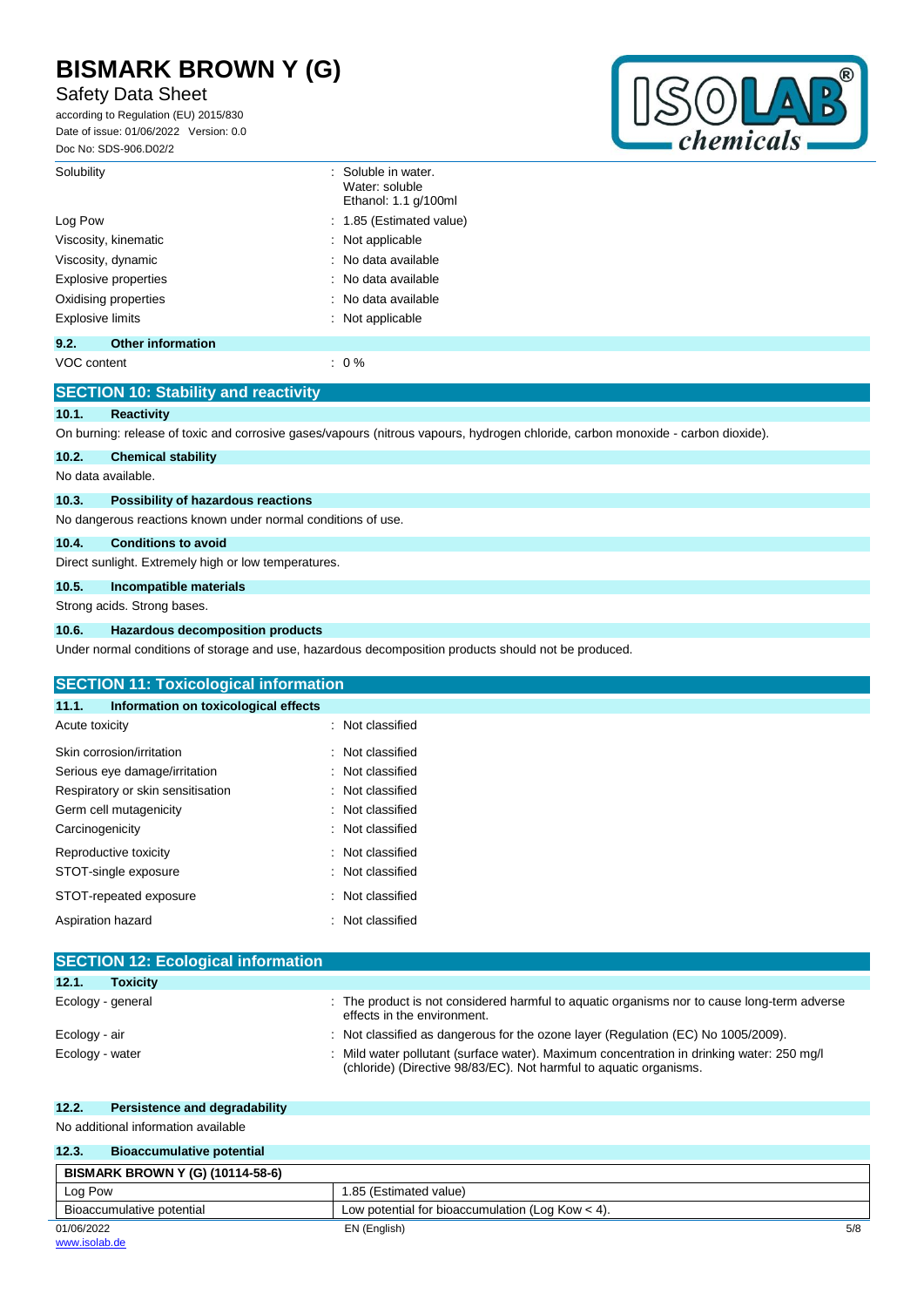## Safety Data Sheet

according to Regulation (EU) 2015/830 Date of issue: 01/06/2022 Version: 0.0 Doc No: SDS-906.D02/2



### **12.4. Mobility in soil**

#### No additional information available

## **12.5. Results of PBT and vPvB assessment**

### **BISMARK BROWN Y (G) (10114-58-6)**

This substance/mixture does not meet the PBT criteria of REACH regulation, annex XIII This substance/mixture does not meet the vPvB criteria of REACH regulation, annex XIII

#### **12.6. Other adverse effects**

No additional information available

| <b>SECTION 13: Disposal considerations</b> |                                                                                                                                                                                                                                                                                                                                                                                                                                                                                                                                                                                                                                                                                                                |  |  |
|--------------------------------------------|----------------------------------------------------------------------------------------------------------------------------------------------------------------------------------------------------------------------------------------------------------------------------------------------------------------------------------------------------------------------------------------------------------------------------------------------------------------------------------------------------------------------------------------------------------------------------------------------------------------------------------------------------------------------------------------------------------------|--|--|
| 13.1.<br>Waste treatment methods           |                                                                                                                                                                                                                                                                                                                                                                                                                                                                                                                                                                                                                                                                                                                |  |  |
| Waste treatment methods                    | Dispose of contents/container in accordance with licensed collector's sorting instructions.<br>$\bullet$                                                                                                                                                                                                                                                                                                                                                                                                                                                                                                                                                                                                       |  |  |
| Product/Packaging disposal recommendations | Remove waste in accordance with local and/or national regulations. Hazardous waste shall not<br>be mixed together with other waste. Different types of hazardous waste shall not be mixed<br>together if this may entail a risk of pollution or create problems for the further management of<br>the waste. Hazardous waste shall be managed responsibly. All entities that store, transport or<br>handle hazardous waste shall take the necessary measures to prevent risks of pollution or<br>damage to people or animals. Dissolve or mix with a combustible solvent. Remove to an<br>incinerator for chlorinated waste materials with energy recovery. Do not discharge into drains or<br>the environment. |  |  |
| Additional information                     | : LWCA (the Netherlands): KGA category 04. Hazardous waste according to Directive<br>2008/98/EC.                                                                                                                                                                                                                                                                                                                                                                                                                                                                                                                                                                                                               |  |  |
| European List of Waste (LoW) code          | : 16 05 06* - laboratory chemicals consisting of or containing dangerous substances including<br>mixtures of laboratory chemicals                                                                                                                                                                                                                                                                                                                                                                                                                                                                                                                                                                              |  |  |

## **SECTION 14: Transport information**

In accordance with ADR / RID / IMDG / IATA / ADN

| <b>ADR</b>                                 | <b>IMDG</b>    | <b>IATA</b>    | <b>ADN</b>     | <b>RID</b>     |
|--------------------------------------------|----------------|----------------|----------------|----------------|
| 14.1.<br><b>UN number</b>                  |                |                |                |                |
| Not applicable                             | Not applicable | Not applicable | Not applicable | Not applicable |
| 14.2.<br>UN proper shipping name           |                |                |                |                |
| Not applicable                             | Not applicable | Not applicable | Not applicable | Not applicable |
| Not applicable                             | Not applicable | Not applicable | Not applicable | Not applicable |
|                                            |                |                |                |                |
| <b>Transport hazard class(es)</b><br>14.3. |                |                |                |                |
| Not applicable                             | Not applicable | Not applicable | Not applicable | Not applicable |
| Not applicable                             | Not applicable | Not applicable | Not applicable | Not applicable |
| 14.4.<br><b>Packing group</b>              |                |                |                |                |
| Not applicable                             | Not applicable | Not applicable | Not applicable | Not applicable |
| <b>Environmental hazards</b><br>14.5.      |                |                |                |                |
| Not applicable                             | Not applicable | Not applicable | Not applicable | Not applicable |
| No supplementary information available     |                |                |                |                |

#### **14.6. Special precautions for user**

**- Overland transport**

Not applicable

**- Transport by sea**

Not applicable

**- Air transport**

Not applicable

**- Inland waterway transport**

Not applicable

**- Rail transport**

Not applicable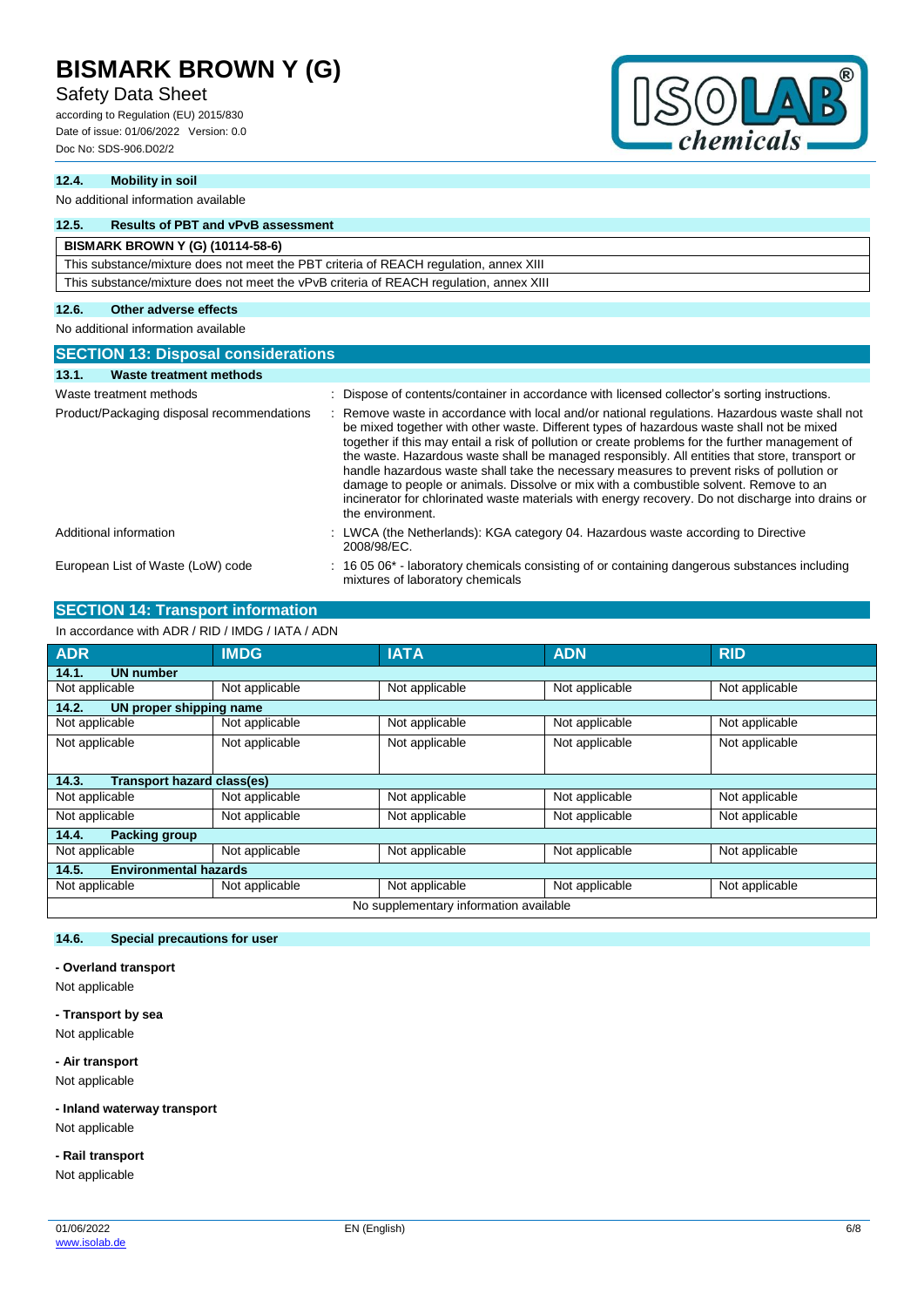**14.7. Transport in bulk according to Annex II of Marpol and the IBC Code**

## Safety Data Sheet

according to Regulation (EU) 2015/830 Date of issue: 01/06/2022 Version: 0.0 Doc No: SDS-906.D02/2



| 14.7.              | Transport in buik according to Annex II or Marpol and the IBC Code                                                                                   |  |                                                                                                         |
|--------------------|------------------------------------------------------------------------------------------------------------------------------------------------------|--|---------------------------------------------------------------------------------------------------------|
| Not applicable     |                                                                                                                                                      |  |                                                                                                         |
|                    | <b>SECTION 15: Regulatory information</b>                                                                                                            |  |                                                                                                         |
| 15.1.              |                                                                                                                                                      |  | Safety, health and environmental regulations/legislation specific for the substance or mixture          |
| 15.1.1.            | <b>EU-Regulations</b>                                                                                                                                |  |                                                                                                         |
|                    | No REACH Annex XVII restrictions<br>BISMARK BROWN Y (G) is not on the REACH Candidate List<br>BISMARK BROWN Y (G) is not on the REACH Annex XIV List |  |                                                                                                         |
| VOC content        |                                                                                                                                                      |  | $\therefore$ 0 %                                                                                        |
| 15.1.2.            | <b>National regulations</b>                                                                                                                          |  |                                                                                                         |
| Germany            |                                                                                                                                                      |  |                                                                                                         |
|                    | VwVwS Annex reference                                                                                                                                |  | : Water hazard class (WGK) 1, low hazard to waters                                                      |
| <b>WGK</b> remark  |                                                                                                                                                      |  | Classification water polluting according to external literature source                                  |
|                    | 12th Ordinance Implementing the Federal<br>Immission Control Act - 12. BlmSchV                                                                       |  | : Is not subject of the 12. BlmSchV (Hazardous Incident Ordinance)                                      |
| <b>Netherlands</b> |                                                                                                                                                      |  |                                                                                                         |
|                    | SZW-lijst van kankerverwekkende stoffen                                                                                                              |  | : The substance is not listed                                                                           |
|                    | SZW-lijst van mutagene stoffen                                                                                                                       |  | The substance is not listed                                                                             |
|                    | NIET-limitatieve lijst van voor de voortplanting<br>giftige stoffen - Borstvoeding                                                                   |  | : The substance is not listed                                                                           |
|                    | NIET-limitatieve lijst van voor de voortplanting<br>giftige stoffen - Vruchtbaarheid                                                                 |  | : The substance is not listed                                                                           |
|                    | NIET-limitatieve lijst van voor de voortplanting<br>giftige stoffen - Ontwikkeling                                                                   |  | : The substance is not listed                                                                           |
| <b>Denmark</b>     |                                                                                                                                                      |  |                                                                                                         |
|                    | Recommendations Danish Regulation                                                                                                                    |  | : Young people below the age of 18 years are not allowed to use the product                             |
|                    |                                                                                                                                                      |  | Pregnant/breastfeeding women working with the product must not be in direct contact with the<br>product |

### **15.2. Chemical safety assessment**

No chemical safety assessment has been carried out

### **SECTION 16: Other information**

## Abbreviations and acronyms:

| <b>ADN</b>   | European Agreement concerning the International Carriage of Dangerous Goods by Inland Waterways                                                                      |  |  |
|--------------|----------------------------------------------------------------------------------------------------------------------------------------------------------------------|--|--|
| <b>ADR</b>   | European Agreement concerning the International Carriage of Dangerous Goods by Road                                                                                  |  |  |
| <b>ATE</b>   | <b>Acute Toxicity Estimate</b>                                                                                                                                       |  |  |
| <b>CLP</b>   | Classification Labelling Packaging Regulation; Regulation (EC) No 1272/2008                                                                                          |  |  |
| <b>IATA</b>  | International Air Transport Association                                                                                                                              |  |  |
| <b>IMDG</b>  | International Maritime Dangerous Goods                                                                                                                               |  |  |
| <b>PBT</b>   | Persistent Bioaccumulative Toxic                                                                                                                                     |  |  |
| <b>REACH</b> | Registration, Evaluation, Authorisation and Restriction of Chemicals Regulation (EC) No 1907/2006                                                                    |  |  |
| <b>RID</b>   | Regulations concerning the International Carriage of Dangerous Goods by Rail                                                                                         |  |  |
| <b>SDS</b>   | Safety Data Sheet                                                                                                                                                    |  |  |
| vPvB         | Very Persistent and Very Bioaccumulative                                                                                                                             |  |  |
| Data sources | : REGULATION (EC) No 1272/2008 OF THE EUROPEAN PARLIAMENT AND OF THE<br>COUNCIL of 40 December 0000 and resilianting to ballian and particular in the transportation |  |  |

COUNCIL of 16 December 2008 on classification, labelling and packaging of substances and mixtures, amending and repealing Directives 67/548/EEC and 1999/45/EC, and amending Regulation (EC) No 1907/2006.

SDS ISOLAB